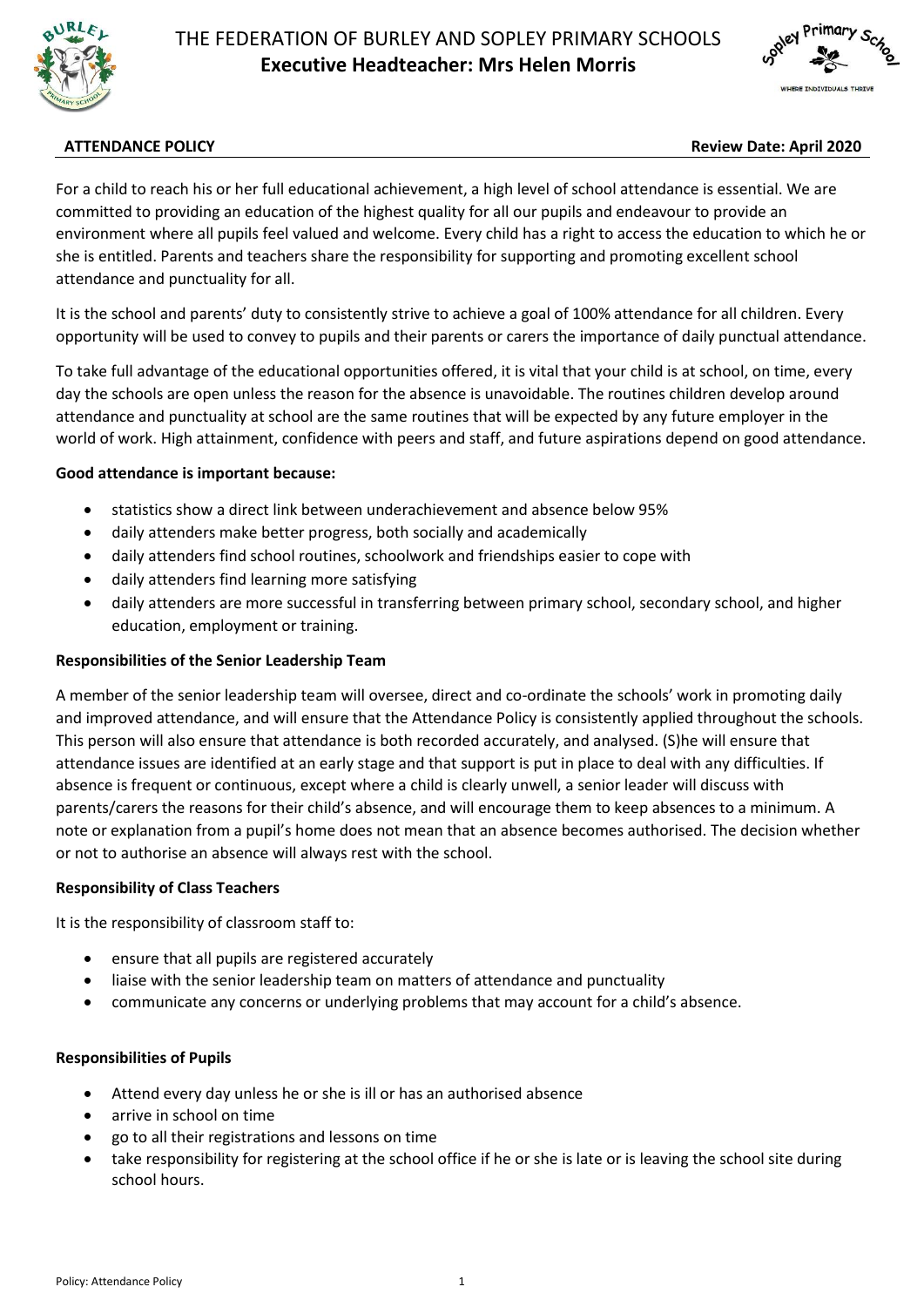# **Responsibilities of Parents and Carers**

Ensuring your child's daily attendance at school is your legal responsibility (chapter 1, section 7 of the 1996 Education Act) and allowing your child to have unauthorised absence from school is against the law.

# **Parents will:**

- inform the school on the first day of absence if your child is unwell
- support the school, along with their child, in aiming for 100% attendance each year
- make sure that any absence is clearly accounted for by phone on the first and subsequent days of absence, or by letter/email if a phone is unavailable
- avoid taking their child out of school for non-urgent medical or dental appointments
- submit the Pupil Absence Request Form at least three weeks in advance if you believe you meet exceptional circumstances
- understand that a leave of absence will only be authorised if it is deemed to be for an exceptional circumstance.

## **Recording Attendance**

Legally the register must be marked twice daily. This is once at the start of the school day 8.55am and again for the afternoon session at 1.00pm.

## **Lateness / Punctuality**

It is important to be on time for school. The start of lessons is used to give out instructions or organise work. If your child is late, he or she can miss work, miss time with the class teacher, miss getting vital information and cause disruption to the lesson for others.

The school day begins at 8.55am and all pupils are expected to be in school at this time. Morning registration is at 8.55am and it closes at 9.10am.

All lateness is recorded daily. If the register has been taken at 8.55 and your child arrives before 9.10 am an 'L' lateness code will be used. This information will be required by the courts, should a prosecution for non-attendance or lateness be necessary.

Arrival after the close of registration will be marked as unauthorised absence code 'U' in line with county and Department for Education (DfE) guidance. This mark shows pupils to be on site, but is legally recorded as an absence.

If a pupil is late owing to a medical appointment, he or she will receive an authorised absence coded 'M'. Please be advised that, where possible, doctors' and dentists' appointments are to be made outside school hours or during school holidays.

Pupils who are consistently late disrupt not only their own learning but also that of other pupils. Ongoing and repeated lateness is considered as unauthorised absence and will be subject to legal action (see below for further detail).

Parents, guardians or carers of pupils who have patterns of lateness will be contacted to discuss the importance of good timekeeping and how this might be achieved. If lateness persists, parents, guardians or carers will be invited to attend the school and discuss the problem and support offered. If support is not appropriate or is declined, and a child has 10 or more sessions of unauthorised absence due to lateness recorded in any 10-week period, the school or Hampshire County Council will be required to issue parents with a penalty notice in accordance with Hampshire's Code of Conduct for issuing penalty notices for non- attendance (see below for further detail).

Please collect your child promptly at the end of the school day. Where late collection is persistent and/or significantly late, the school is obliged to take any uncollected pupil to a place of safety, and share concerns as necessary with other agencies.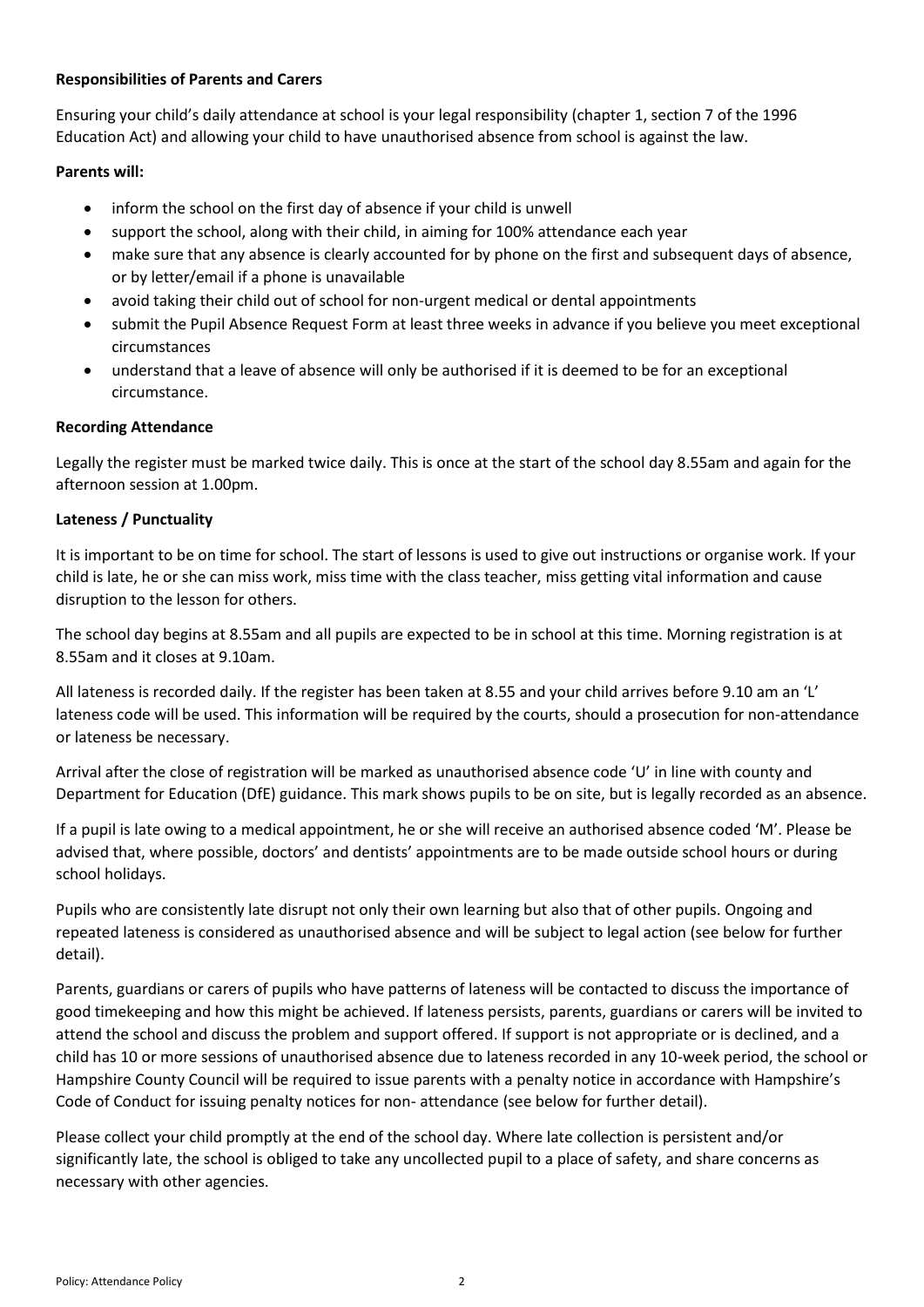# **What should I do if my child is absent?**

# **First Day of Absence**

A child not attending school is considered a safeguarding matter. This is why information about the cause of any absence is always required. If your child is absent you must:

- contact us by 9.15am, on the first day of absence. The school office has an out of hours answer machine service so you can call before the start of the school day. If you do not contact the school the school office will contact you as a matter of urgency as your child is technically 'missing from education' which is a safeguarding concern.
- send a note in on the first day they return with an explanation of the absence.

## **If your child is absent, we will:**

- telephone or text you by 10am on the first day of absence if we have not heard from you; this is because we have a duty to ensure your child's safety as well as his or her regular school attendance
- invite you in to discuss the situation with appropriate staff members if absence is prolonged or unexplained
- refer the matter to the Hampshire's Attendance Legal Panels if the unauthorised absence rate is 10 sessions or more within a 100-session period.

## **Third Day of Absence**

If your child has not been seen and contact has not been established with you or any of the named parents or carers after three days of absence, the school is required to start a Child missing in education procedure as set down by Hampshire County Council guidance. We will make all reasonable enquires to establish contact with the parents of the child, including making enquires to known friends, and wider family if appropriate.

## **Ten Days' Absence**

We have a legal duty to report the absence of any pupil who is absent without an explanation for 10 consecutive days. If the child is not seen and contact has not been established with the named parent/carer, then the local authority is notified that the child is 'at risk of missing'. Children's Services staff will visit the last known address and alert key services to locate the child. Help us to help you and your child, by making sure that we always have an up to date contact number. There will be regular checks on telephone numbers throughout the year.

#### **Continued or Ongoing Absence**

We recognise that children at Burley and Sopley schools are dependent on their parents/carers, who are responsible for their level of attendance and punctuality. It is vital that children enjoy coming to school, and whilst the school encourages the children to value the importance of daily attendance and arriving by 8.55am, we will endeavour to ensure that children will not be made to feel responsible if their parents are not supportive or effective in ensuring their good attendance.

If your child misses 10% (3 weeks within a school year) or more schooling across the school year for whatever reason he or she is defined as a persistent absentee. Where this absence is authorised, the school will meet with the parents to find ways to improve the problem.

Absence for whatever reason disadvantages a child by creating gaps in his or her learning. Research shows that these gaps affect attainment when attendance falls below 95%. As such we monitor all absence thoroughly, and all attendance data are shared with the local authority and the Department for Education. If your child has had absence and his or her attendance level is falling towards 90%, we will contact you and – depending on the reasons for the absence – will consider implementing plans to improve his or her attendance.

In all cases the schools will consider referring the matter to Hampshire's Attendance Legal Panels if the unauthorised absence rate is 10 sessions or more within a 100-session period.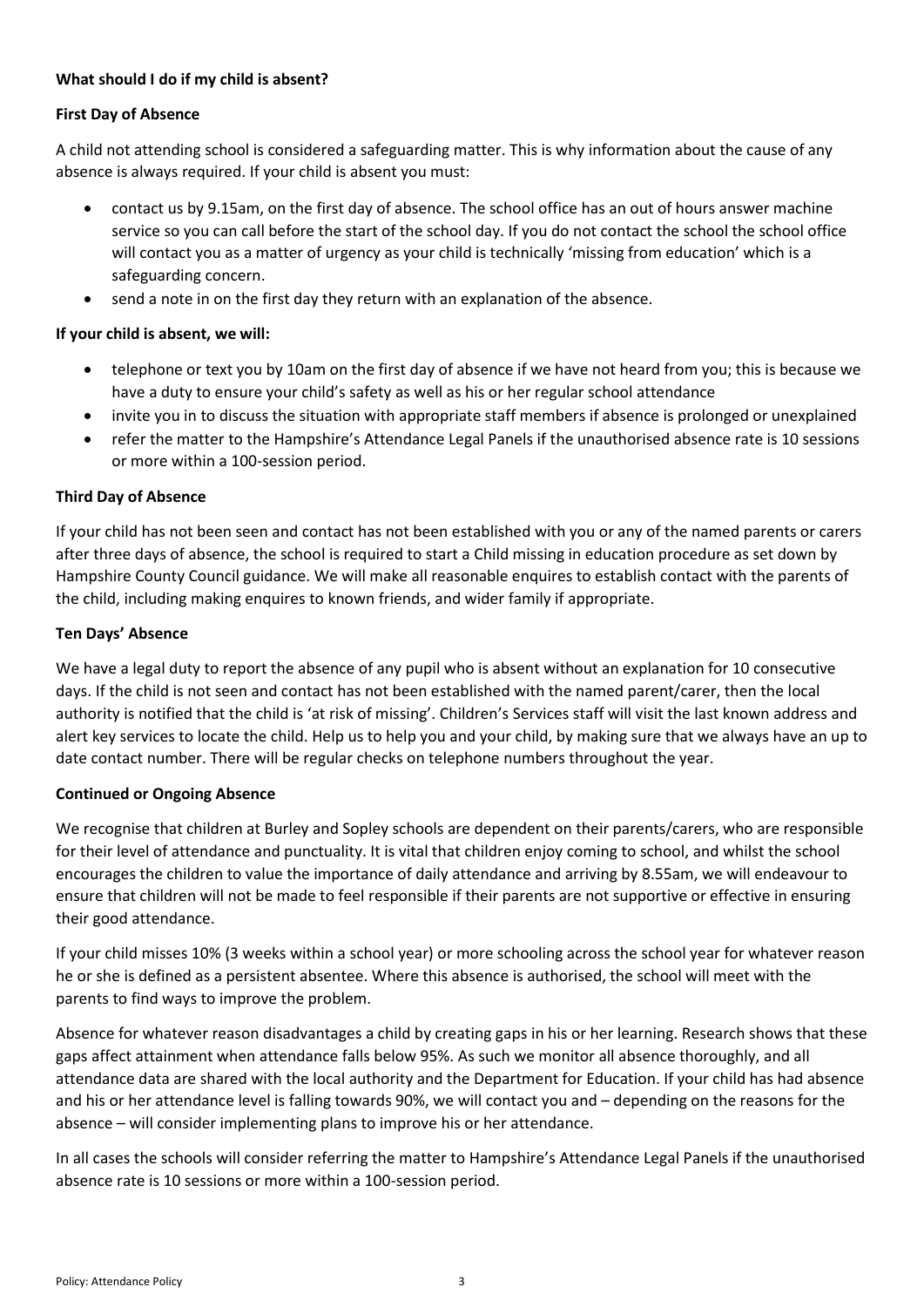## **Request for Leave of Absence**

Amendments to school attendance regulations were updated and enforced from September 2013: Pupil registration (England) regulations state that headteachers may not grant any leave of absence during term time unless there are exceptional circumstances. It is important to note that headteachers can determine the length of the authorised absence, as well as whether absence is authorised at all. The fundamental principles for defining 'exceptional' are rare, significant, and unavoidable which means that the event could not reasonably be scheduled at another time. There are no rules on this. There is no legal entitlement for time off in term time to go on holiday and in the vast majority of cases holiday will not be authorised. Parents/carers wishing to apply for leave of absence need to fill in an application form (available from the schools' website and office) in advance and before making any travel arrangements.

If term time leave is taken without prior permission from the school, the absence will be unauthorised; and if the number of sessions absent hits the thresholds set down in Hampshire's Code of Conduct, parents/carers will be issued with a fixed penalty fine, or other legal action in accordance with the code (see below for detail).

Taking holidays in term time will affect your child's schooling as much as any other absence, and we expect parents to help us by not taking children out during school time.

## **Understanding typs of absence**

Pupils are expected to attend school every day for the entire duration of the academic year, unless there is an exceptional reason for the absence. There are two main categories of absence:

- authorised absence is when the school has accepted the explanation offered as satisfactory justification for the absence, or given approval in advance for such an absence. If no explanation is received, absences cannot be authorised
- unauthorised absence is when the school has not received a reason for absence, or has not approved a child's leave absence from school after a parent's request. This includes:
- parents giving their children permission to be off school unnecessarily such as for shopping, birthdays, or to look after siblings
- failure to attend due to parents' ill health
- truancy before or during the school day
- absences which have not been explained.

A school can, if needed, change an authorised absence to an unauthorised absence and vice versa if new information is presented. Any changes will be communicated to parents/carers. An example of this would be where a parent states that a child is unwell, but on return to school there is evidence that he or she has been on holiday.

#### **Penalty Notices for Non Attendance and other Legal Measures**

In education law, parents/carers are committing an offence if they fail to ensure the daily attendance of their child of compulsory school age at the school at which the child is registered, unless the absence has been authorised by the school.

#### **Legal Measures for tackling persistent absence or lateness**

Hampshire schools and Hampshire County Council will use the full range of legal measures to secure good attendance. Legal measures will only be considered through a referral to Hampshire's Attendance Legal Panels where:

- The child or family does not require the support from any agency to improve the attendance
- The child has 10 or more sessions of unauthorised absence and parents are complicit in the child's absence.
- The following legal measures apply to pupils of compulsory school age who are registered at a school:
- parenting contracts set at Education Planning Meetings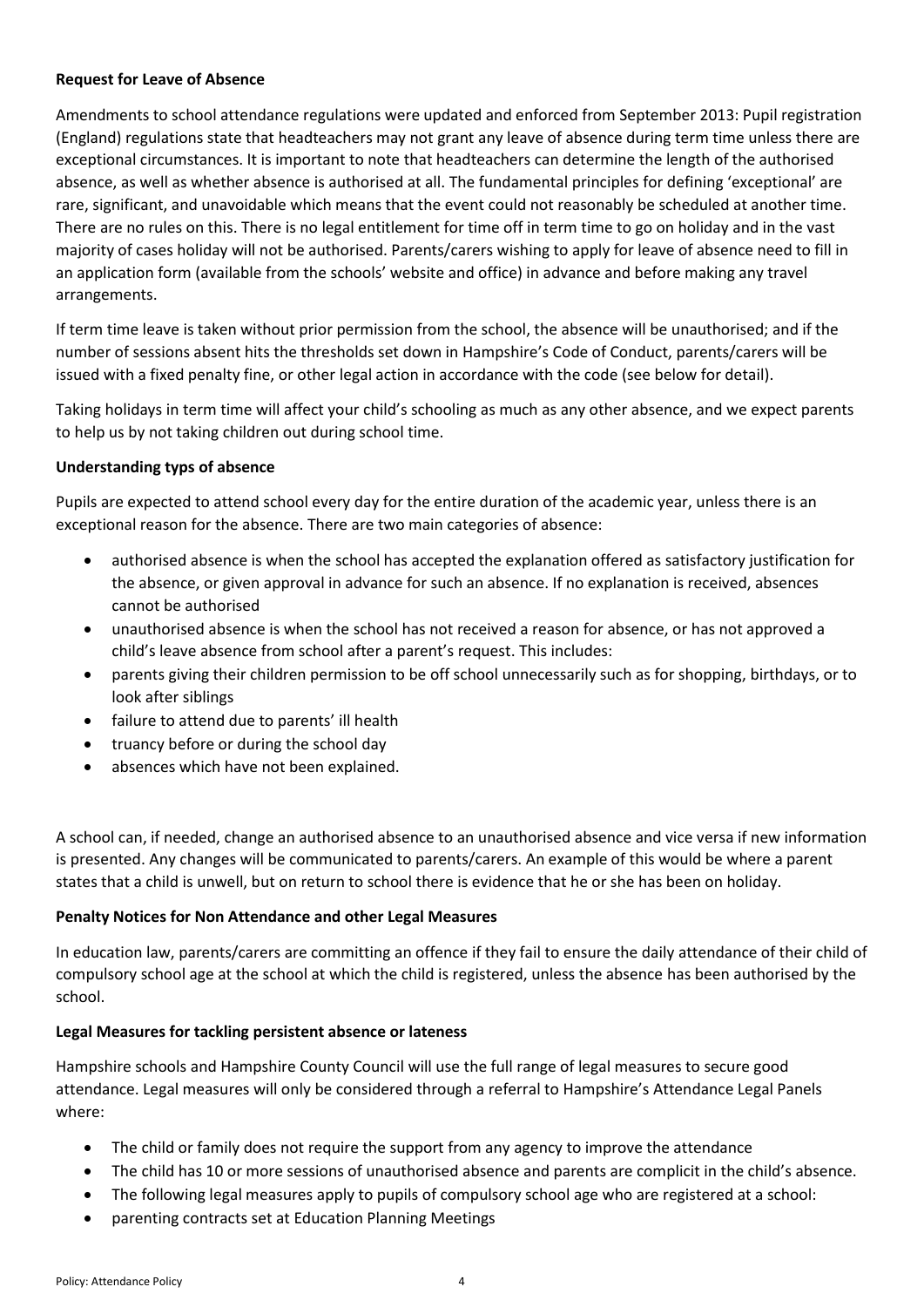- parenting orders
- penalty notices
- **•** Education Supervision Orders
- prosecution.

**Legal Measures** for absence taken when the Headteacher has declined parents'/ carers' request for leave of absence

Where a pupil has unauthorised absence due to either:

- non approval of a parent's/carer's request for leave of absence, or
- a holiday that has been taken without permission
- and the unauthorised absence is for 10 or more sessions (5 days) in any 100 possible school sessions, then a penalty notice for non-attendance will be issued.

Where a child has unauthorised absence the school must enforce Hampshire's Code of Conduct for issuing penalty notices, or follow its guidance on other Legal Measures for Non-Attendance. The Code of Conduct is a statutory document that ensures that powers for legal sanctions are applied consistently and fairly across all schools and their families within the authority. A copy is available from https://www.hants.gov.uk/educationandlearning/behaviourattendance-parents#step-6

Schools or Hampshire Local Authority will issue a penalty notice for any unauthorised absence where the pupil has been:

- absent for 10 or more half-day sessions (five school days) of unauthorised absence during any 100 possible school sessions – these do not need to be consecutive
- persistently late after the register has closed (coded U) for up to 10 sessions (five days)
- persistently late before the close of the register (coded L), but the school has met with parents and has clearly communicated that it will categorise as unauthorised any further lateness (coded O), and where the threshold of 10 sessions (five days) has been met
- absent for any public examinations of which dates are published in advance
- absent for any formal school assessments, tests or examinations where the dates have been published in advance, unless the issuing of a penalty notice would conflict with other intervention strategies in place or other sanctions already being processed.

If a child's unauthorised absence meets any of the above criteria and the family or child does not require any agency support to improve the attendance, then a single penalty notice is issued for either:

- 10 sessions of unauthorised absence or lateness in any 10-week school period
- 1 or more sessions of unauthorised absence during a public exam, formal school assessment or testing where dates are published in advance.

Parents/carers will be warned of the likelihood of a penalty notice being issued for unauthorised absence either via a letter, through the leave of absence request form, or through the school's attendance policy and website. The penalty notice is a fine that is issued to each parent/carer who condoned (or was responsible for the child) during the period of unauthorised absence for which the fine has been issued. For each case of unauthorised absence the school or Hampshire County Council will decide whether a penalty notice is issued to one or more parents/carers for each child. NB: This could mean four penalty notices for a family with two siblings, both with unauthorised absence for holiday, ie: one penalty notice for each child to each parent.

Each penalty notice carries a fine of £60 if paid within 21 days of the penalty notice being posted. If the fine is not paid within 21 days, the penalty is automatically increased to £120 if paid within 28 days. If the fine remains unpaid then Hampshire County Council will consider prosecution for non-attendance. Payment methods are detailed on the penalty notices themselves. Penalties are to be paid to Hampshire County Council and revenue resulting from payment of penalties is used by the County Council to help cover the costs of issuing penalty notices and/or the cost of prosecuting recipients who do not pay.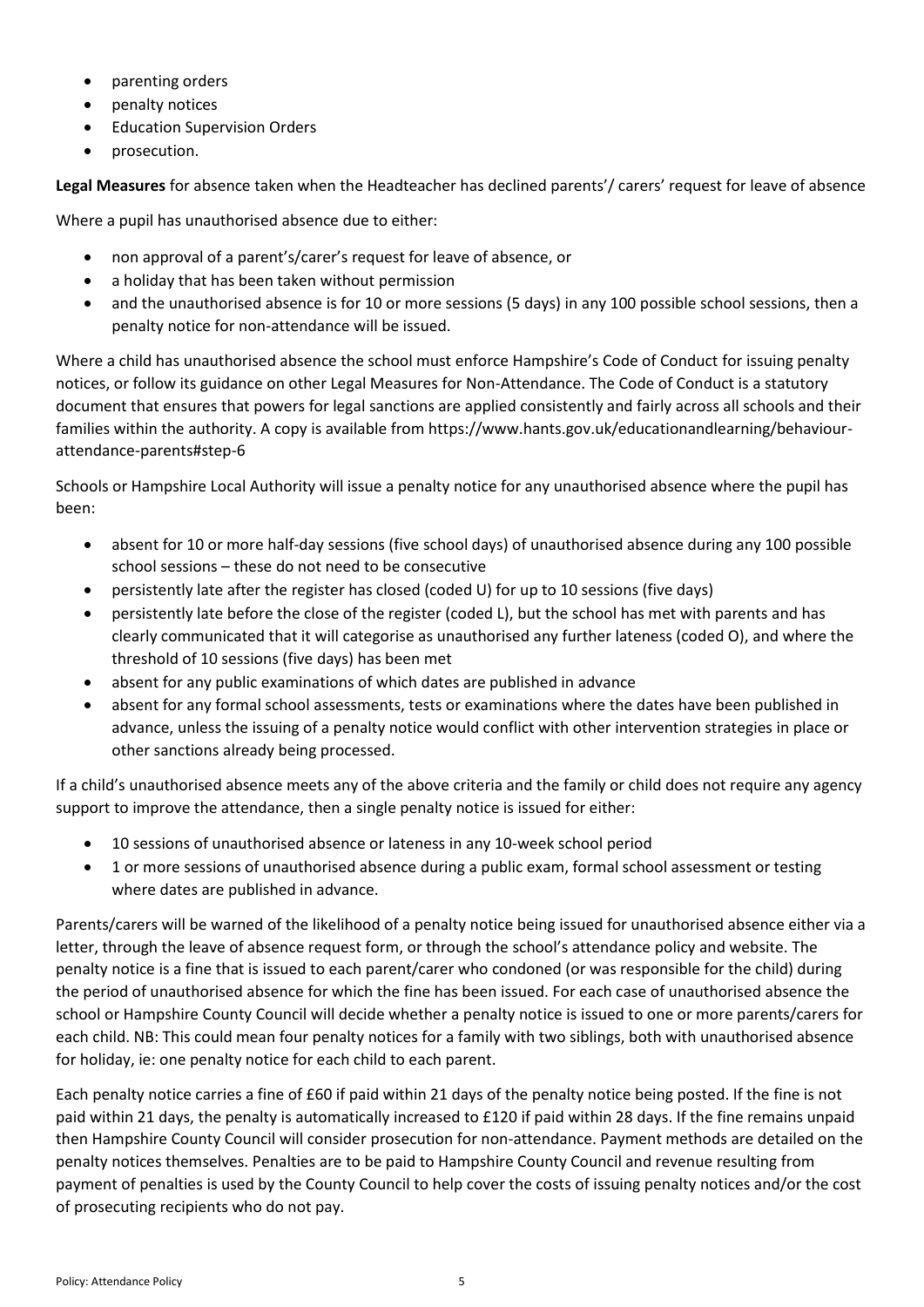For further information, parents/carers should visit Hampshire County Council's website at: <https://www.hants.gov.uk/educationandlearning/behaviour-attendance-parents#step-6>

## **My child is trying to avoid coming to school. What should I do?**

Children are sometimes reluctant to attend school. Any problems with daily attendance are best sorted out between the school, the parents and the child. If a child is reluctant to attend, it is always better to share this with the school rather than say he or she is ill. This gives the impression that attendance does not matter, and may make things worse.

Contact your child's class teacher or ELSA immediately and openly discuss your worries. Your child could be avoiding school for a number of reasons – difficulties with schoolwork, friendship problems, family difficulties, etc. It is important that we identify the reason for your child's reluctance to attend school and work together with you to tackle the problem. In some cases you may find it helpful to discuss the circumstances of your child's difficulties with another professional.

## **What can I do to encourage my child to attend school?**

Make sure that your child gets enough sleep, and gets up in plenty of time each morning. Ensure that he or she leaves home in the correct uniform and properly equipped for school. Show your child, by your interest, that you value his or her education.

Be interested in what your child is doing in school, chat to them about the things they have learnt, the friends they have made, and even what they had for lunch!

For many parents, your child attending school may be your first experience of being separated from them. This can seem daunting at first for both of you, but consistency and a caring and supportive home and school life will make the transition a quick and easy experience for you both.

#### **Leavers**

If your child is leaving one of our schools (other than when transferring to secondary school) parents are asked to give the school office comprehensive information about their plans including:

- the date of any move and your new address and telephone numbers
- your child's new school and the start date when known.

This should be submitted to our school in writing.

If pupils leave and we do not have the above information, then your child is considered to be a Child missing in education. This requires schools and local authorities to then carry out investigations to try to locate your child, which includes liaising with Children's Services, the police and other agencies. By giving us the above information, these investigations can be avoided.

#### **Absence through child participation in public performances, including theatre, film or TV work and modelling**

Parents of a child performer can seek leave of absence from school for their child to take part in a performance. They must contact the headteacher to discuss the nature and frequency of the work, whether the child has a valid performance licence, and whether education will be provided by the employer during any future leave of absence. Any absence recorded as part of a child's participation in a public performance is recorded as 'C', an authorised absence.

#### **Absence through competing at regional, county or national level**

Parents of talented children can seek leave of absence from school for their child to take part in regional, county, national and international events and competitions. It is, however, down to the headteacher's discretion whether to authorise this, and they will wish to discuss with you the nature and frequency of the absence and how learning will continue if absence occurs. Permission for your child to leave early or arrive late to attend coaching and training